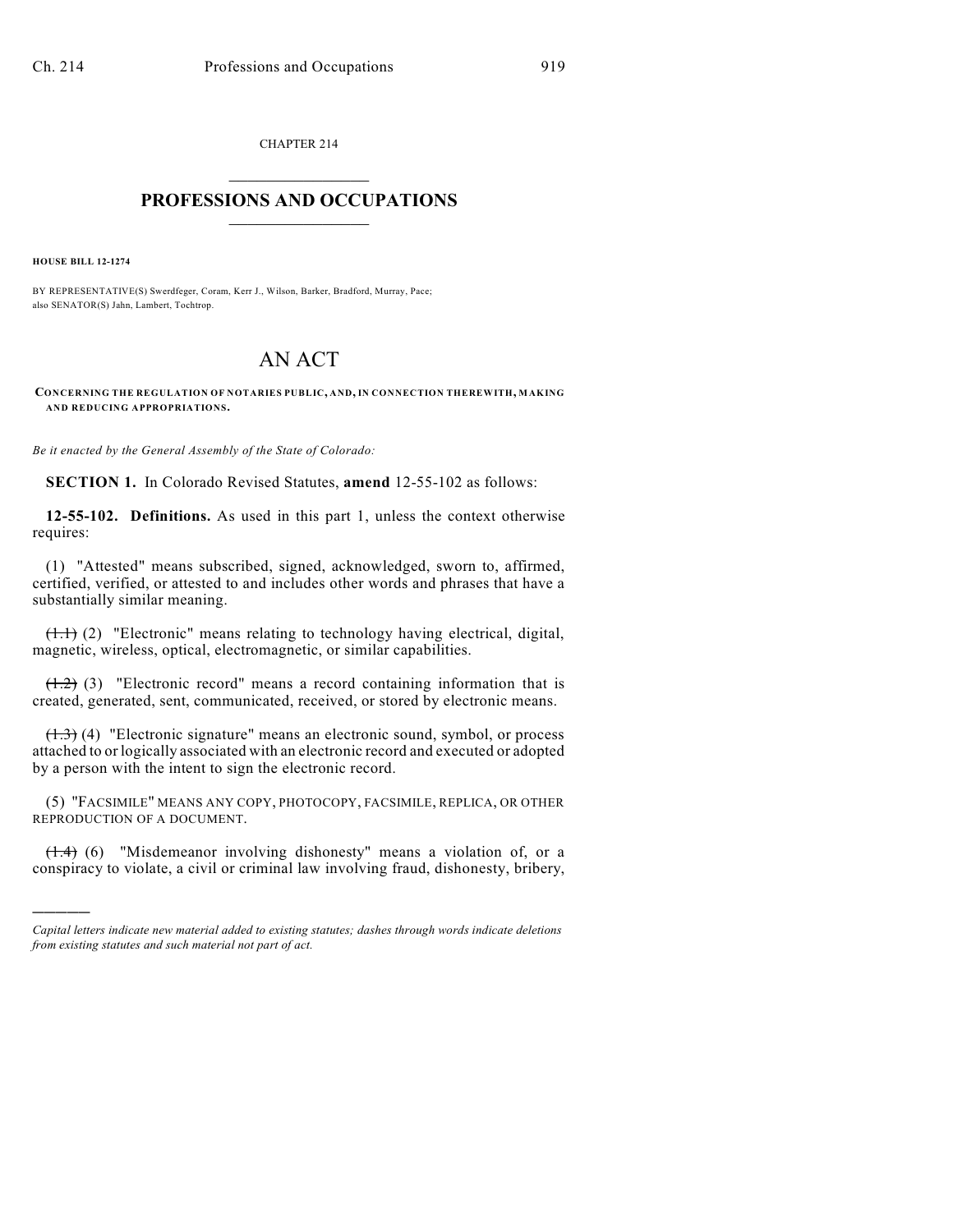perjury, larceny, theft, robbery, extortion, forgery, counterfeiting, embezzlement, misappropriation of property, or any other offense adversely affecting such person's fitness to serve as a notary public.

 $(1.5)$  (7) "Notarial acts" means those acts that a notary public is empowered to perform pursuant to section 12-55-110 (1).

 $(2)$  (8) "Notarization" means the performance of a notarial act.

 $(3)$  (9) "Notary" or "notary public" means any individual appointed and commissioned to perform notarial acts.

**SECTION 2.** In Colorado Revised Statutes, **amend** 12-55-102.5 as follows:

**12-55-102.5. Disposition of fees.** (1) All fees collected by the office of the secretary of state pursuant to this article shall be collected THE SECRETARY OF STATE SHALL COLLECT ALL FEES PURSUANT TO THIS ARTICLE in the manner required by section 24-21-104 (3), C.R.S., and transmitted SHALL TRANSMIT THEM to the state treasurer, who shall credit the same to the notary administration DEPARTMENT OF STATE cash fund, which fund is hereby created in the state treasury CREATED IN SECTION 24-21-104 (3) (b), C.R.S.

(2) The general assembly shall make annual appropriations from the  $\frac{1}{\pi}$ administration DEPARTMENT OF STATE cash fund for expenditures of the secretary of state incurred in the performance of the secretary of state's duties under this article.

(3) Pursuant to section 24-36-114, C.R.S., all interest derived from the deposit and investment of moneys in the notary administration cash fund shall be credited to the general fund.

(4) Notwithstanding any provision of this section to the contrary, on April 20, 2009, the state treasurer shall deduct five hundred seventy-five thousand dollars from the notary administration cash fund and transfer such sum to the general fund.

(5) ON THE EFFECTIVE DATE OF THIS SUBSECTION (5), THE STATE TREASURER SHALL TRANSFER THE UNEXPENDED AND UNENCUMBERED BALANCE OF THE NOTARY ADMINISTRATION CASH FUND TO THE DEPARTMENT OF STATE CASH FUND.

**SECTION 3.** In Colorado Revised Statutes, 12-55-104, **amend** (2); and **add** (5) and (6) as follows:

**12-55-104. Application - rules.** (2) The application shall include a handwritten sample of the applicant's official signature, the applicant's typed legal name, and the affirmation as provided in section 12-55-105. The application may also contain the applicant's electronic signature if the applicant is issued a journal.

(5) IN ACCORDANCE WITH SECTION 24-21-111 (1), C.R.S., THE SECRETARY OF STATE MAY REQUIRE, AT THE SECRETARY OF STATE'S DISCRETION, THE APPLICATION REQUIRED BY THIS SECTION, AND ANY RENEWAL OF THE APPLICATION, TO BE MADE BY ELECTRONIC MEANS DESIGNATED BY THE SECRETARY OF STATE. THE SECRETARY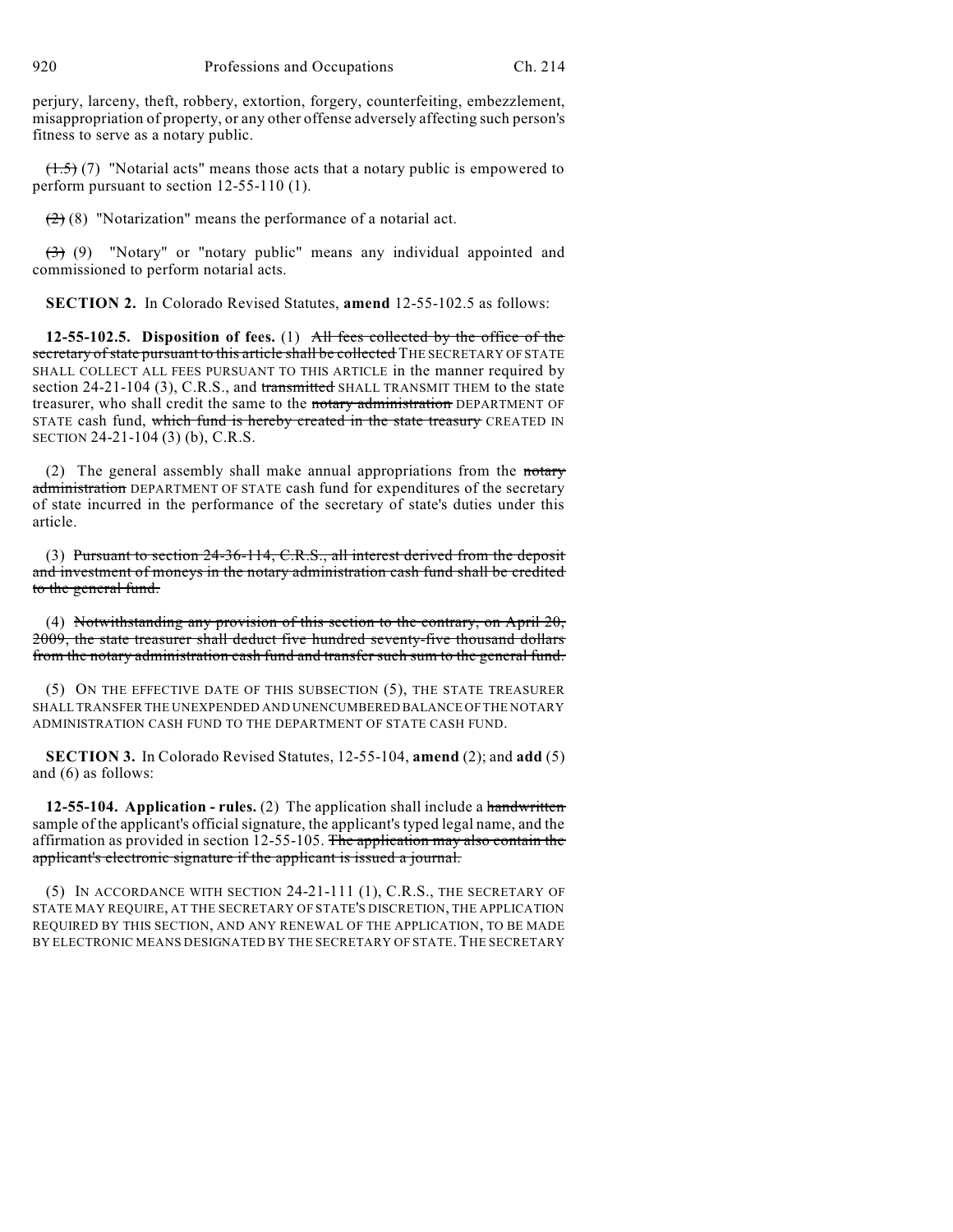OF STATE MAY PROMULGATE RULES FOR USE OF THE ELECTRONIC FILING SYSTEM IN ACCORDANCE WITH ARTICLE 4 OF TITLE 24, C.R.S.

(6) IN ACCORDANCE WITH SECTION 42-1-211,C.R.S., THE DEPARTMENT OF STATE AND THE DEPARTMENT OF REVENUE SHALL ALLOW FOR THE EXCHANGE OF INFORMATION BETWEEN THE SYSTEMS USED BY THE DEPARTMENTS TO COLLECT INFORMATION ON LEGAL NAMES AND SIGNATURES OF ALL APPLICANTS FOR DRIVER'S LICENSES OR STATE IDENTIFICATION CARDS.

**SECTION 4.** In Colorado Revised Statutes, 12-55-107, **amend** (1) introductory portion and  $(2)$ ; and **add**  $(1)$   $(i)$ ,  $(1)$   $(i)$ , and  $(2.5)$  as follows:

**12-55-107. Revocation of commission.** (1) The secretary of state or the secretary ofstate's designee may deny the application of any person for appointment or reappointment issue a letter of admonition, suspend a commission, or revoke the commission of any notary public during such notary'sterm of appointment, OR TAKE DISCIPLINARY OR NONDISCIPLINARY ACTION AGAINST A NOTARY PUBLIC if the notary public:

(i) FAILS TO COMPLY WITH ANY TERM OF SUSPENSION IMPOSED UNDER THIS SECTION; OR

(j) PERFORMS ANY NOTARIAL ACT WHEN THE NOTARY PUBLIC'S COMMISSION IS SUSPENDED.

(2) The secretary of state or the secretary of state's designee may revoke a notary's commission under the provisions of this part 1 only if action is taken pursuant to article 4 of title 24, C.R.S. FOR THE PURPOSES OF THIS SECTION, DISCIPLINARY ACTION MAY INCLUDE THE FOLLOWING:

(a) REVOCATION OF THE NOTARY PUBLIC'S COMMISSION;

(b) SUSPENSION OF THE NOTARY PUBLIC'S COMMISSION FOR A SPECIFIED PERIOD OF TIME, OR UNTIL THE FULFILLMENT OF A CONDITION, SUCH AS NOTARY RETRAINING, OR BOTH.

(2.5) FOR THE PURPOSES OF THIS SECTION, NONDISCIPLINARY ACTION INCLUDES THE ISSUANCE OF A LETTER OF ADMONITION, WHICH MAY BE PLACED IN THE NOTARY PUBLIC'S FILE. THE SECRETARY OF STATE OR THE SECRETARY OF STATE'S DESIGNEE MAY ISSUE A LETTER OF ADMONITION TO A NOTARY PUBLIC WHEN A COMPLAINT OR INVESTIGATION RESULTS IN A FINDING OF MISCONDUCT THAT, IN THE SECRETARY OF STATE'S DISCRETION, DOES NOT WARRANT INITIATION OF A DISCIPLINARY PROCEEDING.

**SECTION 5.** In Colorado Revised Statutes, **amend** 12-55-108 as follows:

**12-55-108. Reappointment - failure to be reappointed.** Every notary public, before or at the expiration of such THE notary's commission, may submit an application for reappointment by submitting the same ALONG WITH ONLY THE information and documents as required by DOCUMENTATION NECESSARY TO REFLECT ANY CHANGES TO THE INFORMATION SUBMITTED IN THE NOTARY'S ORIGINAL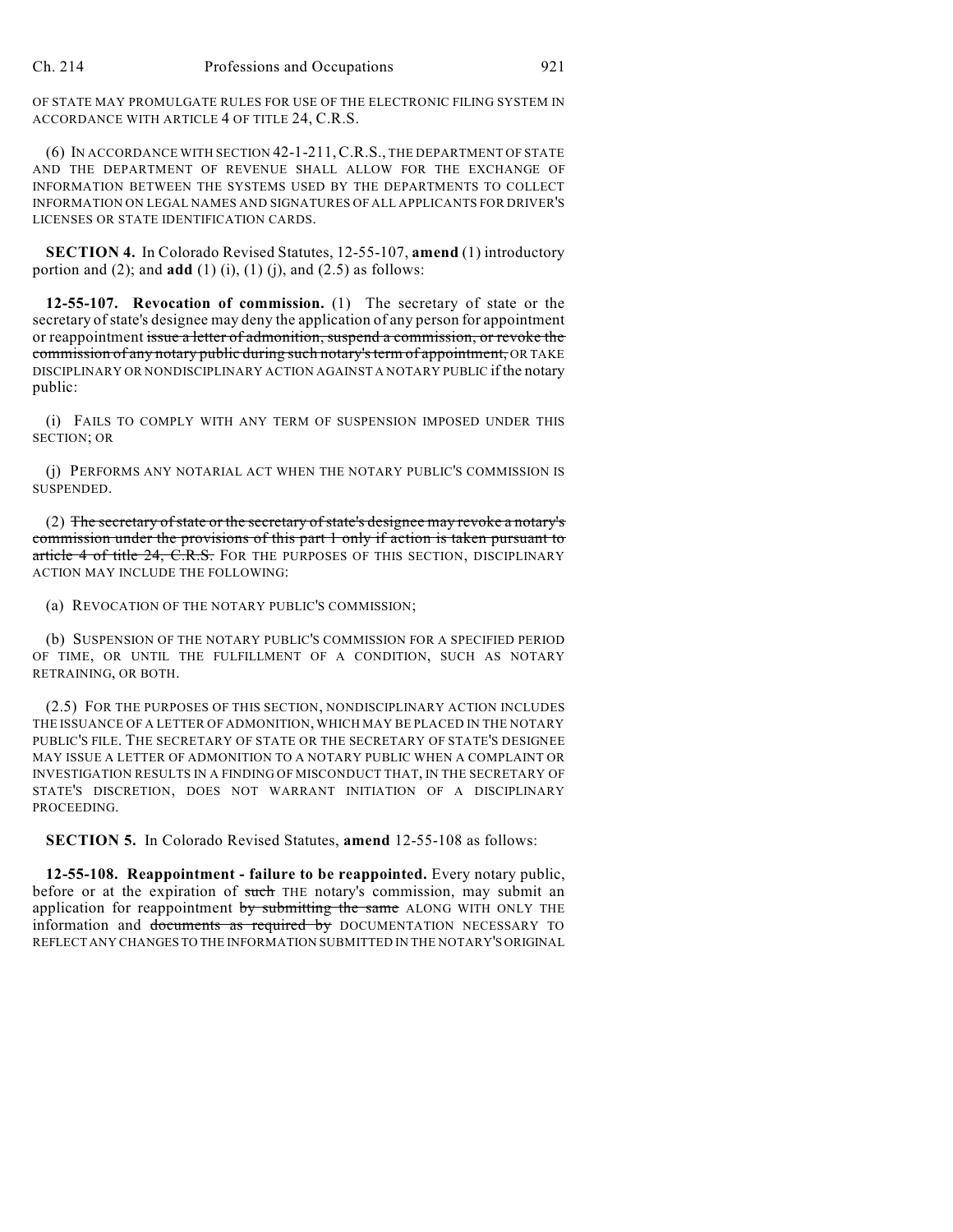922 Professions and Occupations Ch. 214

APPLICATION, FILED PURSUANT TO sections 12-55-104 and 12-55-105, for the initial application. The secretary of state shall then determine whether the person shall be reappointed OR NOT TO REAPPOINT THE PERSON as a notary public. If the secretary of state determines such notary shall not be reappointed NOT TO REAPPOINT THE APPLICANT, the applicant may appeal such THE determination pursuant to article 4 of title 24, C.R.S.

**SECTION 6.** In Colorado Revised Statutes, **amend** 12-55-109 as follows:

**12-55-109. Certificate of appointment - recording.** (1) IF A PERSON MEETS THE APPLICATION REQUIREMENTS OF SECTIONS 12-55-104 AND 12-55-105, the secretary of state is authorized to MAY issue a certificate of authority qualifying said THE person as a notary public. The certificate shall also MUST state the date of expiration of the commission and any other fact concerning such THE notary public which THAT is required by the laws of this state.

(2) A notary public may record his OR HER certificate of authority in any county of this state and, after such THE recording, the county clerk and recorder of such THE county may issue a certificate that such THE person is a notary public, the date of expiration of his OR HER commission, and any other fact concerning such THE notary public which THAT is required by the laws of this state.

(3) A notary public may exhibit to the judge or clerk of any court of record his OR HER certificate of authority, and the said judge or clerk may thereupon issue a certificate that such THE person is a notary public, the date of expiration of his OR HER commission, and any other fact concerning such THE notary which THAT is required by the laws of this state.

**SECTION 7.** In Colorado Revised Statutes, 12-55-111, **amend** (2) introductory portion as follows:

**12-55-111. Journal.** (2) For each notarial act, a notary's journal may SHALL contain the following information:

**SECTION 8.** In Colorado Revised Statutes, 12-55-112, **amend** (1), (2), (4), (4.5) introductory portion, (4.5) (a), and (6); **repeal** (3); and **add** (2.5) as follows:

**12-55-112. Official signature - rubber stamp seal - seal embosser - notary's electronic signature.** (1) At the time of notarization, a notary public shall sign such notary's HIS OR HER official signature on every notary certificate or, in the case of an electronic record, a notary public shall affix his or her electronic signature.

(2) Under or near such notary's HIS OR HER official signature on every notary certificate, a notary public shall rubber stamp or emboss clearly and legibly such notary's STAMP HIS OR HER official seal. THE OFFICIAL NOTARY SEAL MUST BE RECTANGULAR. The official notary seal shall contain only the outline of the seal AND THE FOLLOWING INFORMATION CONTAINED WITHIN THE OUTLINE OF THE SEAL:

(a) The PRINTED LEGAL name of the notary; exactly as such notary writes his or her official signature;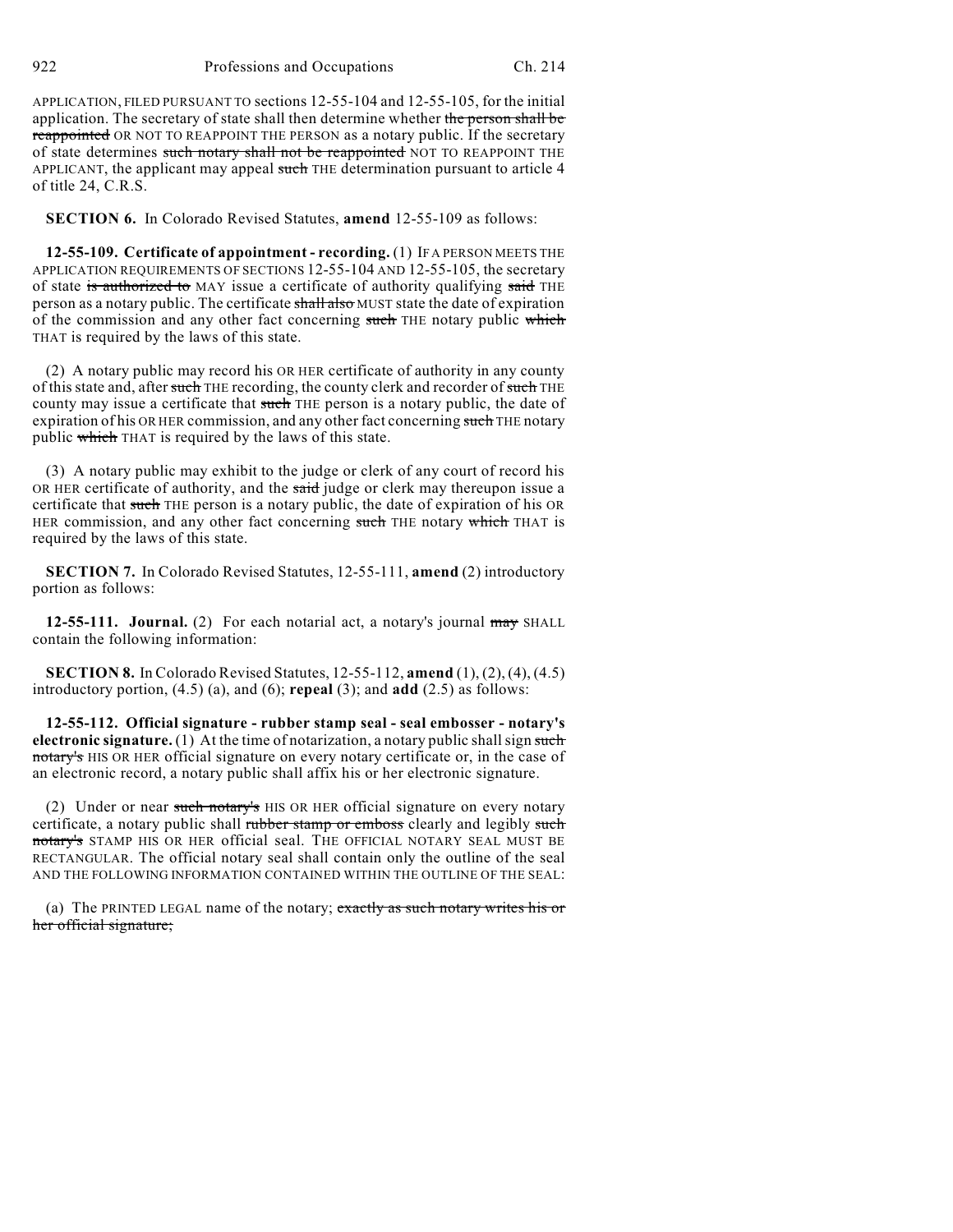(b) THE NOTARY'S IDENTIFICATION NUMBER, THE NOTARY'S COMMISSION EXPIRATION DATE, the words "STATE OF COLORADO"; and

(c) The words "NOTARY PUBLIC".

(d) THE FACT THAT A NOTARY ATTESTS TO AN INSTRUMENT RELATING TO REAL PROPERTY BY AFFIXING A NOTARY SEAL THAT IS NOT IN COMPLIANCE WITH THIS SECTION DOES NOT RENDER THE INSTRUMENT OR THE ATTESTATION INVALID OR INEFFECTIVE, NOR DOES IT RENDER A TITLE UNMARKETABLE.

(2.5) A NOTARY WHO OBTAINED AN OFFICIAL SEAL BEFORE THE EFFECTIVE DATE OF THIS SUBSECTION (2.5) MAY CONTINUE TO USE HIS OR HER SEAL UNTIL RENEWAL OF HIS OR HER NOTARY COMMISSION.

(3) Under or near such notary's official signature on every notary certificate, a notary public shall write or stamp "my commission expires (commission expiration date)".

(4) Every notary public may provide, keep, and use a seal embosser engraved to show such notary's name and the words "NOTARY PUBLIC" and "STATE OF COLORADO". The indentations made by the seal embosser shall not be applied on the document where the notary certificate appears in a manner that will render illegible or incapable of photographic reproduction any of the printed marks or writing A NOTARY PUBLIC SHALL NOT PROVIDE, KEEP, OR USE A SEAL EMBOSSER.

(4.5) In the case of notarization of an electronic record, the application of a notary's electronic signature in lieu of a handwritten signature and rubberstamp seal or seal embosser is sufficient. A notary shall not use an electronic signature unless:

(a) The notary uses a journal if maintaining such THE journal is required by section 12-55-111; and

(6) For purposes of this section, "notary certificate" means a certificate or other statement of a notary relating to a notarial act performed by such THE notary.

**SECTION 9.** In Colorado Revised Statutes, **amend** 12-55-114 as follows:

**12-55-114. Change of name or address.** (1) Every notary public shall send or have delivered notice to NOTIFY the secretary of state within thirty days after such notary HE OR SHE changes the HIS OR HER NAME, BUSINESS ADDRESS, OR RESIDENTIAL address. of such notary's business or residence in this state IN THE CASE OF A NAME CHANGE, THE NOTARY PUBLIC SHALL INCLUDE A SAMPLE OF THE NOTARY'S HANDWRITTEN OFFICIAL SIGNATURE ON THE NOTICE. PURSUANT TO SECTION 24-21-104 (3), C.R.S., THE SECRETARY OF STATE SHALL DETERMINE THE AMOUNT OF, AND COLLECT, the fee, payable to the secretary of state, for recording notice of change of NAME OR address.

(2) Every notary public shall send or have delivered notice to the secretary of state within thirty days after such notary changes such notary's name, including with the notification a sample of such notary's handwritten official signature that contains such notary's surname and at least the initial of such notary's first name. The fee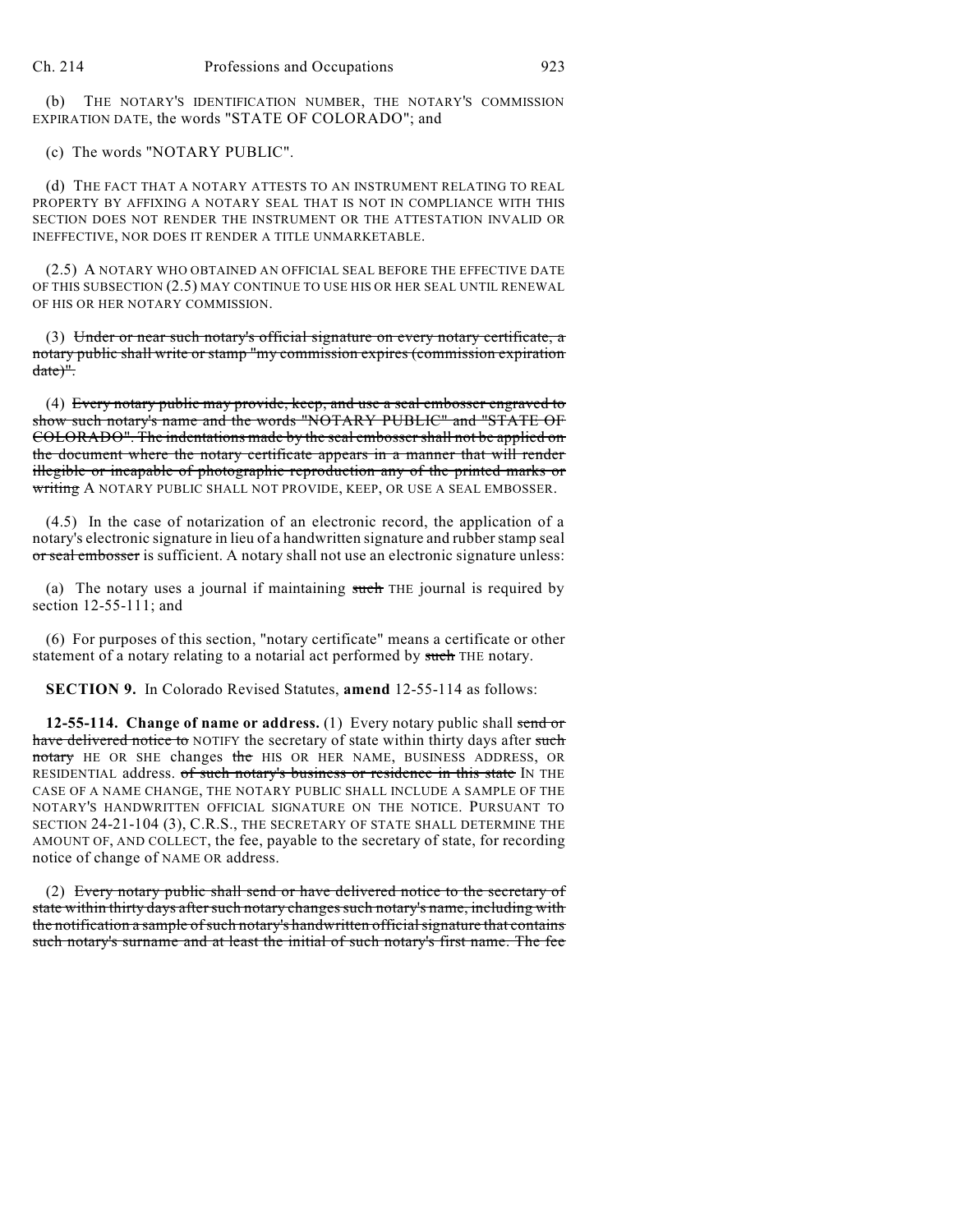payable to the secretary of state for recording notice of change of notary's name shall be determined and collected pursuant to section 24-21-104 (3), C.R.S.

**SECTION 10.** In Colorado Revised Statutes, 24-21-104, **amend** (3) (b); and **repeal** (3) (i) as follows:

**24-21-104. Fees of secretary of state.** (3) (b) The department of state shall adjust its fees so that the revenue generated from the fees approximates its direct and indirect costs, including the cost of maintenance and improvements necessary for the distribution of electronic records; except that the department may reduce its fees to generate revenue in an amount less than costs if necessary pursuant to section 24-75-402 (3). Such costs shall not include the costs paid by the amounts appropriated by the general assembly from the general fund to the department of state for elections pursuant to section 24-21-104.5. Such fees shall remain in effect for the fiscal year following the adjustment. All fees collected by said department except moneys collected pursuant to article 55 of title 12, C.R.S., shall be transmitted to the state treasurer, who shall credit the same to the department of state cash fund, which fund is hereby created. All moneys credited to the department of state cash fund shall be used as provided in this section and shall not be deposited in or transferred to the general fund of this state or any other fund. The moneys credited to the department of state cash fund shall be available for appropriation by the general assembly to the department of state in the general appropriation bill or pursuant to section 24-9-105 (2).

(i) All moneys collected by the office of the secretary of state pursuant to article 55 of title 12, C.R.S., shall be transmitted to the state treasurer and credited to the notary administration cash fund, created in section 12-55-102.5, C.R.S.

**SECTION 11.** In Colorado Revised Statutes, 42-1-211, **add** (1.9) as follows:

**42-1-211. Colorado state titling and registration system.** (1.9) (a) IN ACCORDANCE WITH SECTION 12-55-104 (6), C.R.S., THE DEPARTMENT OF REVENUE AND THE DEPARTMENT OF STATE SHALL ALLOW FOR THE EXCHANGE OF INFORMATION ON LEGAL NAMES AND SIGNATURES BETWEEN THE SYSTEMS USED BY THE DEPARTMENT OF REVENUE AND THE NOTARY PUBLIC FILING SYSTEM MAINTAINED BY THE DEPARTMENT OF STATE FOR THE PURPOSE OF ELECTRONIC FILING OF NOTARY APPLICATIONS AND RENEWALS.

(b) FOR PURPOSES OF THIS SUBSECTION (1.9), "SYSTEMS USED BY THE DEPARTMENT OF REVENUE" MEANS, BUT IS NOT LIMITED TO, THE COLORADO STATE TITLING AND REGISTRATION SYSTEM, THE DRIVER'S LICENSE DATABASE, AND THE MOTOR VEHICLE REGISTRATION DATABASE.

**SECTION 12. Appropriation - adjustments in 2012 long bill.** (1) For the implementation of this act, appropriations made in the annual general appropriation act to the department of state for the fiscal year beginning July 1, 2012, are adjusted as follows:

(a) The cash funds appropriation is decreased by \$209,592. Said sum is from the notary administration cash fund created in section 12-55-102.5 (1), Colorado Revised Statutes.